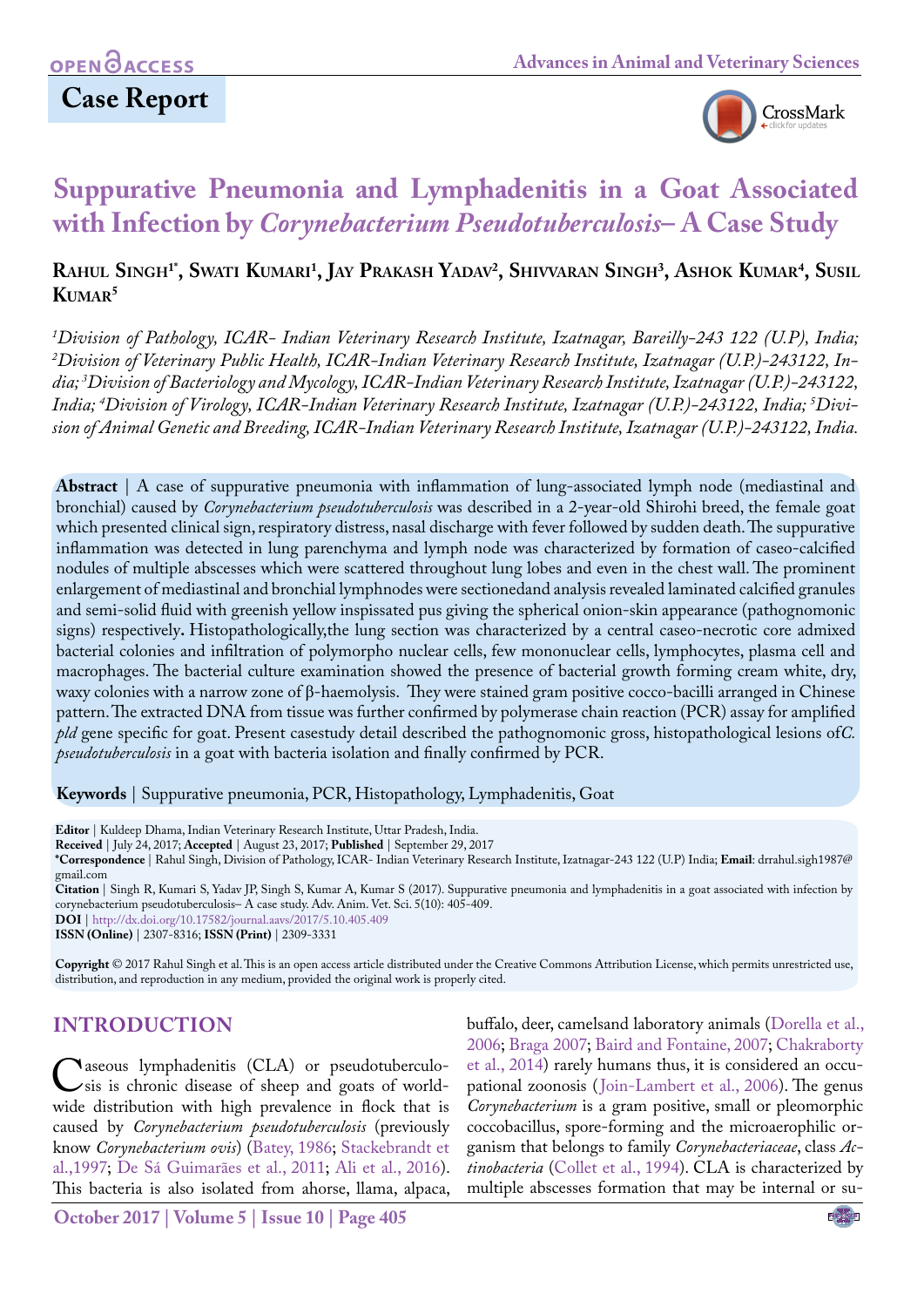## **OPEN**<sub>d</sub>

#### **Advances in Animal and Veterinary Sciences**

perficial organsand different lymph node like mandibular, superficial cervical, sub-iliac, popliteal, or mammary lymph nodes ([Dorella et al., 2006\)](#page-4-1). However, in some cases, the disease may be subclinical without showing any external symptom formation of internal multiple abscesses in lungs and associated lymph nodes (bronchial and mediastinal lymph node), which may cause severe chronic suppurative pneumonia [\(Binns et al., 2007](#page-3-2); [Baird and Fontaine, 2007;](#page-3-3) De Sá Guimarães et al., 2011). The disease causes significant economic losses, from the condemnation of skins and carcasses because of abscesses, to significant losses in reproductive efficiency, wool, meat and milk production in small ruminants. The transmission of disease to others animals in flocks mainly from nasal, oral discharge or lacerated superficial lymph node abscess are very important source of infection of *C. pseudotuberculosis* ([Radostits et al.,](#page-4-3) [2007](#page-4-3); Fontaine and Baird, 2008; [Sunil et al., 2008](#page-4-4)).

Phospholipase D (*PLD*) is an exotoxin of this bacterium which acts as virulence factor that increases vascular permeability and bacterial survival in the host. It is essential for the dissemination of the bacteria from the location of the primary infection (local lymph node) to other organs (lungs, regional lymph nodes, mesenteric lymph nodes, etc.), because it causes the lysis of cell membranes, rich in phospholipids (sphingomyelin), causing microhemorrhages and vascular lesions, with increased vascular permeability [\(Dorella et al., 2006](#page-4-1); De Sá Guimarães et al., 2011).

Diagnosis is based on characteristics of the pathological lesions (presence of external abscesses), and this confirmation diagnosis,isolation, and biochemical identification, mainly to differentiate other pathogens that also cause abscesses, such as *Arcanobacterium pyrogens* and *Pasteurella multocida* [\(Dercksen et al., 2000](#page-4-5); [Dorella et al., 2006\)](#page-4-1). PCR diagnosis using specific primers for *C. pseudotuberculosis*, which is a significant role in the control of disease outbreaks in any regions [\(Çetinkaya et al., 2002](#page-3-6)). The disease occurs worldwide, and severe issues due to it have been described in commercial flocks of many different countries (Arsenault et al., 2003; Fontaine and Baird, 2008).

The aim of present study includes the diagnosis of suppurative pneumonia with lymphadenitis in naturally affected goat caused by *C. pseudotuberculosis.* We identified the pathogonomic gross and histopathological lesions in the lung and associated lymph node with microbiological isolation and PCR detection in tissue samples collected during necropsy.

### **MATERIAL AND METHODS**

#### **Case History**

A 2-year-old female goat, Shirohi Indian breed was presented for post-mortem at Division of Pathology, ICAR- Indian Veterinary Research Institute, Bareilly in India from the farm. History was presented by farm incharge of ICAR- Indian Veterinary Research Institute. The presented clinical sign, respiratory distress, nasal discharge with fever followed by sudden death.

#### **Pathological Examination**

On necropsy, the carcass body conditions was not good. The carefully examined of the carcass for any gross pathological lesions in various organs. The appropriate representative samples (0.5 cm thick) tissue samples from affected organs were collected in 10% buffered neutral formalin (NBF) fixative for histopathology. The paraffin blocks of the tissues were then cut into 4 -5 μm thick paraffin sections by microtome and stained with hematoxylin and eosin technique (H&E).

#### **Bacteriological Examination**

For bacterial isolation, a loopful of the pus was inoculated into nutrient agar, 5% sheep blood agar and MacConkey agar and incubated aerobically at 37°C for 24-48 hours. The isolates were identified according to the colony morphology, Gram's stain, as well as biochemical characters. For identification of *C. pseudotuberculosis*, the isolates were further inoculated on cystine tellurite blood agar and incubated at 37°C for 48 hours. The viable tissue samples lung and lymph node were also collected aseptically in sterile, screw capped polypropylene vials using sterile scissors and forceps stored at -80°C for PCR diagnosis. Immersion smears were also taken in the clean slide for Gram s' staining.

#### **Pcr and Dna Extraction**

Genomic DNA from lung samples was extracted using DNA extraction kit (Qiagen) as per manufacturer's protocol and PCR carried out by using forward primer ATAAGGTAAGCAGGGAGGA and reverse primer ATCAGCGGTGATTGTCTTCC specific to *pld* gene for *C. pseudotuberculosis.* PCR was carried out as described previously [\(Pacheco et al., 2007\)](#page-4-6) and the amplified products at each round of PCR were detected by electrophoresis and visualized by UV gel documentation system.

### **Results and Discussion**

Grossly, the suppurative lungs were red to gray, solid and pale with suppurative exudates in the bronchi and bronchioles. Small pea to the walnut size of multiple abscesses (about 10-12 discrete nodules) were scattered throughout the lung parenchyma. Caseo-calcified nodules were found of variable sizes in different lobes and even in the chest wall [\(Figure 1A](#page-2-0) and [Figure 1B](#page-2-0)). The prominent enlargement of mediastinal and bronchial lymph nodes with completely converted into abscesseswith calcified granules recorded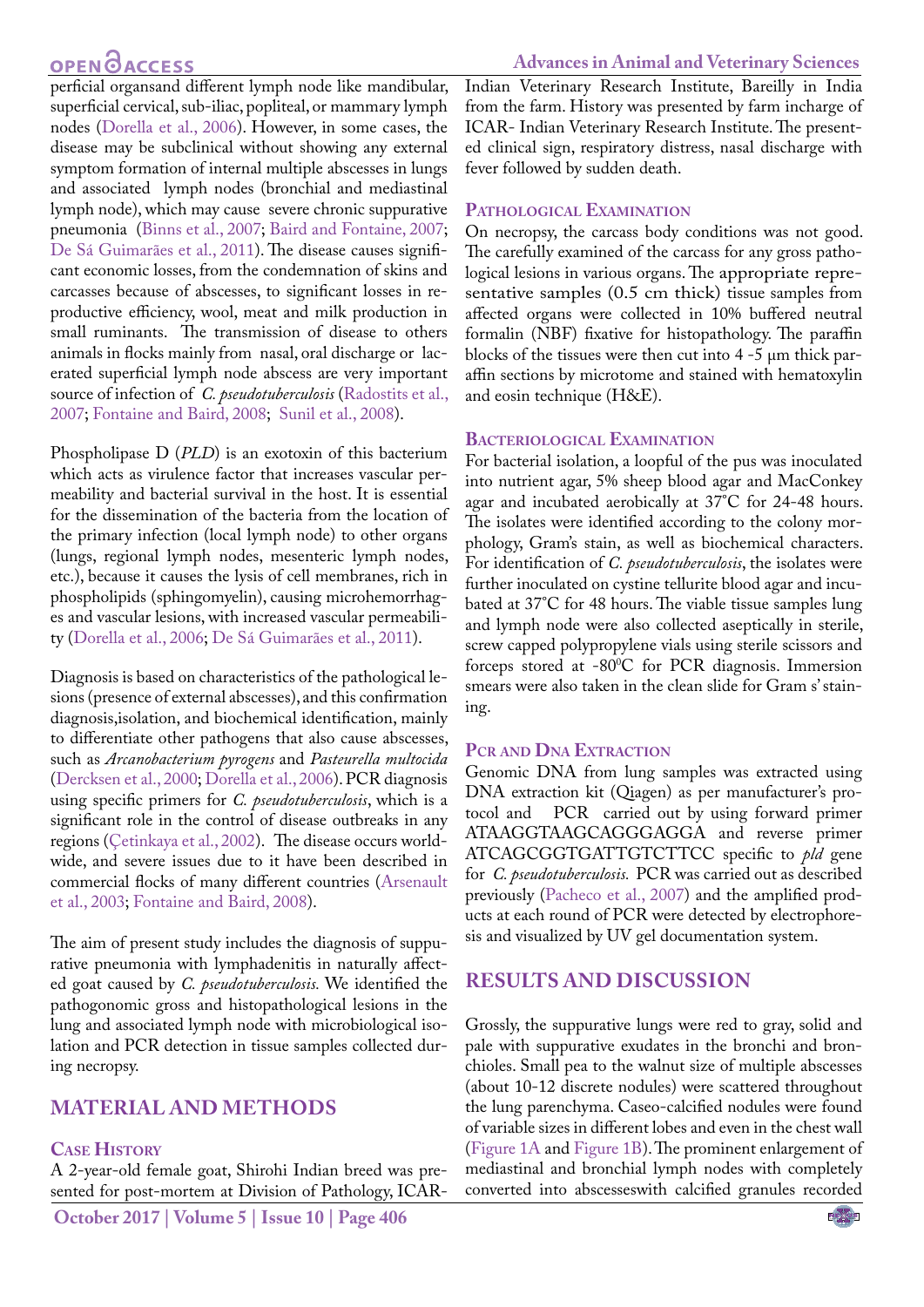# **OPEN GACCESS**

#### **Advances in Animal and Veterinary Sciences**

in bronchial lymph node ([Figure 2A](#page-2-1)).The cut surfaces of themed iastinallymph nodewas showing thick semi- solid fluid with greenish yellow inspissated pus in lymph node and across section giving the spherical onion-skin appearance (pathognomonic signs of CLA) of abscess [\(Figure](#page-2-1) [2B](#page-2-1)).



<span id="page-2-0"></span>**Figure 1**: *Corynebacterium pseudotuberculosis* in goat: A) Caseo-calcified nodules of variable sizes in different lobes of pneumonic lungs and even in the chest wall (arrows); B) Small pea to the walnut size of abscesses with greenish pus scattered throughout the lung parenchyma (arrows)



**Figure 2**: Lymphadenitis in goat. A) A cross-sectional view of affected bronchial lymph node hard calcium granules that deposited with abscesses (arrows); B) The mediastinal lymphnode showedcharacteristic lamellate (onion skin or onion ring), pathognomonic signs of CLA (arrow)

<span id="page-2-1"></span>In the present study, gross lesions finding in lung and associated lymph node are similar lesions described variousworker previously in goat [\(Radostits et al., 2007;](#page-4-3) [Sonawane et al., 2016](#page-4-7)). In our study, media stinal lymph node cut section given pathogonomic lesion for pseudotuberculosis in goat. This finding agreement to previously reports (Fontaine and Baird, 2008; [Radostits et al., 2007\)](#page-4-3). [Mahmood et al. \(2015\)](#page-4-8) described lung lesion in experimentally induced infection by *C. pseudotuberculosis* in goat, which showed similar finding to present study.

Histopathologically, focal areas of suppuration with multiple necrotic areas were observed in lung parenchyma. The suppurative areas were characterized by a central case-onecrotic core surrounded by apyogenic membrane with infil-

**October 2017 | Volume 5 | Issue 10 | Page 407**

tration of polymorpho 3.n+-uclear cells few mononuclear cells, lymphocytes, plasma cell and macrophages. Vascular congestion and inflammatory exudates were seen in the alveoli of the affected part lung ([Figure 3A\)](#page-2-2). The purulent material was present in bronchi and bronchioles along with the infiltration of neutrophils. Most of the cases had caseo-purulent material admixed with bacterial colonies and surrounded by thick connective tissue capsule and fibro-vascular reaction. ([Figure 3B](#page-2-2)).



<span id="page-2-2"></span>**Figure 3:** *Corynebacterium pseudotuberculosis* abscess in lung section of a goat.; A) caseative necrotic mass with bacterial colonies within the lung parenchyma (arrows); H&E. (X 100) B) Lung section showing vascular congestion (arrow head), infiltration of neutrophils with macrophage in the alveoli (arrows). H&E. (X 200)

The results of this study were consistent with those reported by ([Radostits et al., 2007](#page-4-3); [Sonawne et al., 2016](#page-4-7); [Singh et al., 2017](#page-4-9)) who stated the classical presentation of the histopathological feature of the pyogranulomatous inflammation in lungs. [Osman et al. \(2012\)](#page-4-10) described similar histopathological lunglesion in a mouse model, lungs showed congestion, hemorrhage, and development of micro-abscesses, caseous necrosis and presence of tubercular like granuloma that surrounded with neutrophil and macrophage.

The bacterial culture examination showed the presence of bacterial growth forming cream white, dry, waxy colonies with a narrow zone of β-haemolysis. They were stained gram positive cocco-bacilli arranged in Chinese pattern indistinguishable from *C. pseudotuberculosis* (Figure 4A). Impression smear of heart blood, lung, and lymph node were showed gram positive cocco-bacilli arranged in Chinese pattern (Figure 4B) These results are in agreement with previous studies (Fontaine and Baird, 2008; [Radostits](#page-4-3)  [et al., 2007](#page-4-3)). Chirino-Zárraga et al. (2006) have described the bacteriological characterization of *C. pseudotuberculosis* from18 Venezuelan goat flocks,which agreement the present study of bacterial isolation in goat.

The extracted DNA from tissues (lung and associated lymph node) was subjected to PCR amplification with specific primers that annealed at the *pld* gene of the *C.pseudotuberculosis* genome, and amplified an area of 203bp and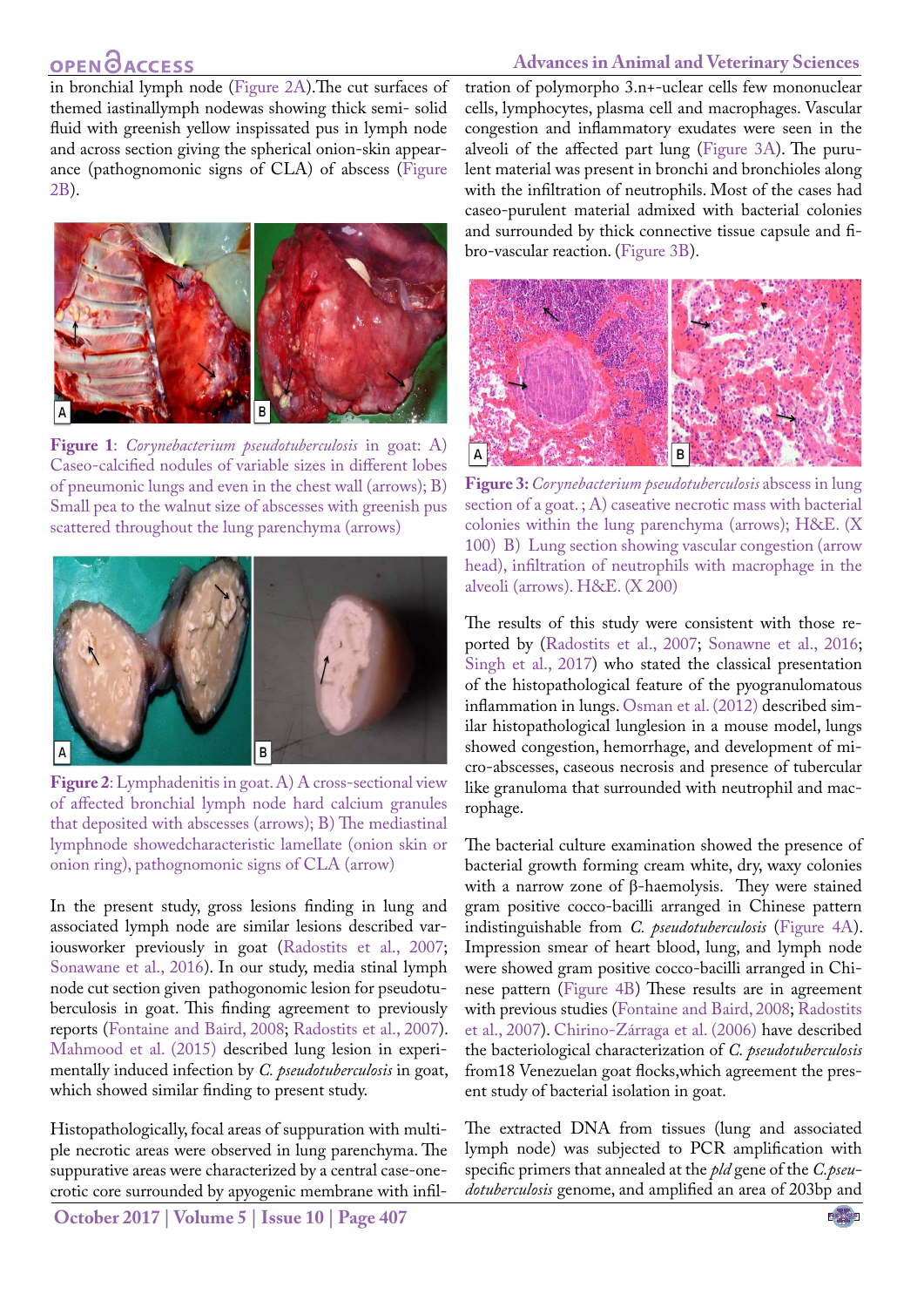## **OPEN**OACCESS

confirmed. There was no amplification in the controls ([Fig](#page-3-7)[ure 5\)](#page-3-7). The present of molecular diagnosis by using PCR for *pld* gene is agreement with previously studies [\(Cetinkaya,](#page-3-6) [et al., 2002;](#page-3-6) [Pacheco et al., 2006;](#page-4-6) [Ali et al., 2016](#page-3-1)).



**Figure 4:** Corynebacterium pseudotuberculosis in goat: A) Bacterial culture gram' staining showed gram positive cocco-bacilli arranged in Chinese pattern; B) Impression smear from heart also given gram positive cocco-bacilli arranged in Chinese pattern. (x1000)



<span id="page-3-7"></span>**Figure 5:** Detection of *Corynebacterium pseudotuberculosis* DNA in affected lung and lymph node tissue samples: PCR for *pld* gene regions; Lanes- 3 and 5 are positive amplification (203 bp); Lanes- 1, 2, 4 and 6 are negative; Lane 7- negative control and M-100 bp ladder

### **Conclusions**

The present study concludes that the pathomorphological, bacteriological and PCR techniques could be help in the diagnosis of *C.pseudotuberculosis* in small ruminants. The extensive damage to the lung caused by multiple foci of the abscesses and associated lymph node may be the systemic spread of the infection in internal organs, couldbe the reason for emaciation and death of the goat understudy.

## **Acknowledgments**

The authors are thankful to the Director ICAR-IVRI for providing necessary facilities for research work. The first

**October 2017 | Volume 5 | Issue 10 | Page 408**

author is grateful to the ICAR, New Delhi for providing the Junior Research Fellowship.

### **Conflict of interest**

We declare that there is no conflict of interest.

## **Authors Contribution**

All the authors have contributed equally in terms of giving their technical and scientific knowledge to written the article.

### **REFERENCES**

- <span id="page-3-1"></span>• Ali AD, Mahmoud AA, Khadr AM, Elshemey TM, Abdelrahman AH (2016). *Corynebacterium pseudotuberculosis*: disease prevalence, lesion distribution, and diagnostic comparison through microbiological culture and molecular diagnosis. Alex. J. Vet. Sci. 51: 189-198. [https://doi.](https://doi.org/10.5455/ajvs.219993 ) [org/10.5455/ajvs.219993](https://doi.org/10.5455/ajvs.219993 )
- • Arsenault J, Girard C, Dubreuil P, Daignault D, Galarneau JR, Boisclair J, Simard C, Bélanger D (2003). Prevalence of and carcass condemnation from maedi–visna, paratuberculosis and caseous lymphadenitis in culled sheep from Quebec, Canada. Prev. Vet. Med. 59: 67-81[. https://doi.org/10.1016/]( https://doi.org/10.1016/S0167-5877(03)00060-6  ) [S0167-5877\(03\)00060-6]( https://doi.org/10.1016/S0167-5877(03)00060-6  )
- <span id="page-3-3"></span>• Baird GJ, Fontaine MC (2007). *Corynebacterium pseudotuberculosis* and its role in Ovine caseous lymphadenitis. J. Comp. Path. 137: 179-210. https://doi.org/10.1016/j.jcpa.2007.07.002
- <span id="page-3-0"></span>• Batey RG (1986). Pathogenesis of caseous lymphadenitis in sheep and goats*.* Aust. Vet. J. 63: 269–272[. https://doi.]( https://doi.org/10.1111/j.1751-0813.1986.tb02916.x ) [org/10.1111/j.1751-0813.1986.tb02916.x]( https://doi.org/10.1111/j.1751-0813.1986.tb02916.x )
- <span id="page-3-2"></span>• Binns SH, Green LE, Bailey M (2007). Development and validation of an ELISA to detect antibodies to *Corynebacterium pseudotuberculosis* in ovine sera. Vet Microbiol.123: 169–179.
- • Braga W, Schul S, Nunez A, Pezo D, Franco E (2007). A primary *Corynebacterium pseudotuberculosis* low dose infection in alpacas (Lama pacos) protects against a lethal challenge exposure. Small Rumi. Res. 72: 81-86. [https://doi.](https://doi.org/10.1016/j.smallrumres.2006.04.017 ) [org/10.1016/j.smallrumres.2006.04.017](https://doi.org/10.1016/j.smallrumres.2006.04.017 )
- <span id="page-3-6"></span>• Cetinkaya B, Karahan M, Atil E, Kalin R, De Baere T, Vaneechoutte M (2002). Identification of *Corynebacterium pseudotuberculosis* isolates from sheep and goats by PCR. Vet. Microbiol. 77: 75-83. [https://doi.org/10.1016/S0378-](https://doi.org/10.1016/S0378-1135(02)00089-5 ) [1135\(02\)00089-5](https://doi.org/10.1016/S0378-1135(02)00089-5 )
- <span id="page-3-4"></span>• Chakraborty S, Kumar A, Tiwari R, Rahal A, Malik Y, Dhama K, Pal A, Prasad M, (2014). Advances in diagnosis of respiratory diseases of small ruminants. Vet. Med. Int. [https://doi.](https://doi.org/10.1155/2014/508304. ) [org/10.1155/2014/508304.](https://doi.org/10.1155/2014/508304. )
- • Chirino-Zárraga C, Scaramelli A, Rey-Valeirón C (2006). Bacteriological characterization of *Corynebacterium pseudotuberculosis* in Venezuelan goat flocks. Small Rumi. Res. 65: 170-175. [https://doi.org/10.1016/j.](https://doi.org/10.1016/j.smallrumres.2005.06.017 ) [smallrumres.2005.06.017](https://doi.org/10.1016/j.smallrumres.2005.06.017 )

<span id="page-3-5"></span>• Collett MG, Bath GF, Cameron CM (1994). *Corynebacterium pseudotuberculosis* infections. In: Coetzer, J., Thomson, G.R., Infectious Diseases of Livestock with Special Reference to Southern Africa. 2nd edn. Capetown: Oxford University